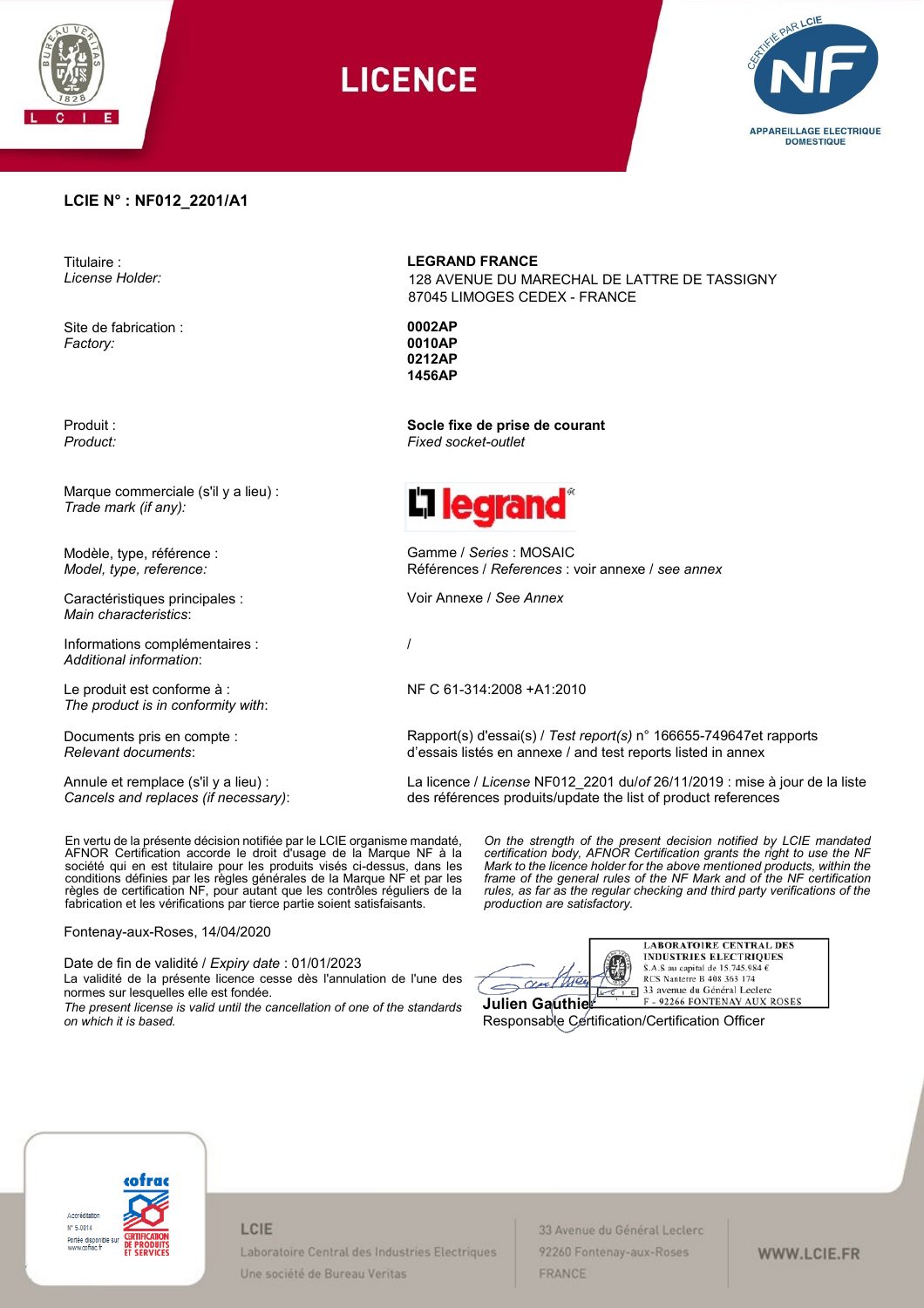

### **Documents pris en compte / Relevant documents :**

Rapports d'essai / Test reports : n°

60021487-514363A/A1, 60032291-530935A/A1, 60051320-552296A/A1, 60051320-552098/A1, 60051549-552343A/A1, 60052084-553026/A1, 80640-569801/A1, 109475-618400A, 112252-623334A, 118896-637230A1, 127649-655969, 130899-663536Cr2016-10-05, 136736-675846A, 140943-683663, 140943-683665A, 158526-730178F, 160795-735203B

## **RÉFÉRENCES - CARACTÉRISTIQUES PRINCIPALES /** *REFERENCES - MAIN CHARACTERISTICS*

| Feuille de norme / standard sheet                                                               | $1(2P+T)$ / IIIA (2P)                                                                                                                    |
|-------------------------------------------------------------------------------------------------|------------------------------------------------------------------------------------------------------------------------------------------|
| Courant nominal / rated current (A)                                                             | 16A                                                                                                                                      |
| Tension nominale / rated voltage (V)                                                            | $250V -$                                                                                                                                 |
| Degré de protection                                                                             | <b>IP20</b>                                                                                                                              |
| Degree of protection                                                                            | IP44 with cover plate 0 788 80 or plates 0 897--                                                                                         |
| Présence de contact de terre                                                                    | sans contact de terre – without earthing contact                                                                                         |
| Provision for earthing                                                                          | avec contact de terre - with earthing contact                                                                                            |
| Procedé de raccordement du câble                                                                | démontable                                                                                                                               |
| method of connecting the cable                                                                  | rewirable                                                                                                                                |
| Type des bornes<br>Type of terminals                                                            | bornes à vis - screw-type<br>sans vis (rigide et souple)<br>screwless-type (rigid and flexible)                                          |
| Degré de protection contre les chocs électriques<br>Degree of protection against electric shock | protection normale - normal protection                                                                                                   |
| Présence des obturateurs<br><b>Existence of shutters</b>                                        | avec obturateurs - with shutters                                                                                                         |
| Mode de pose - utilisation<br>Method of application - mounting                                  | En saillie ou encastré<br>Surface type or flush-type<br>Encastré dans le sol avec l'accessoire 0 897--<br>floor-type with plates 0 897-- |
| Procédé d'installation                                                                          | conception A / design A                                                                                                                  |
| Method of installation                                                                          | design B with plates 0 897--                                                                                                             |

Page 2/16

#### LCIE

Laboratoire Central des Industries Electriques Une société de Bureau Veritas

33 Avenue du Général Leclerc 92260 Fontenay-aux-Roses FRANCE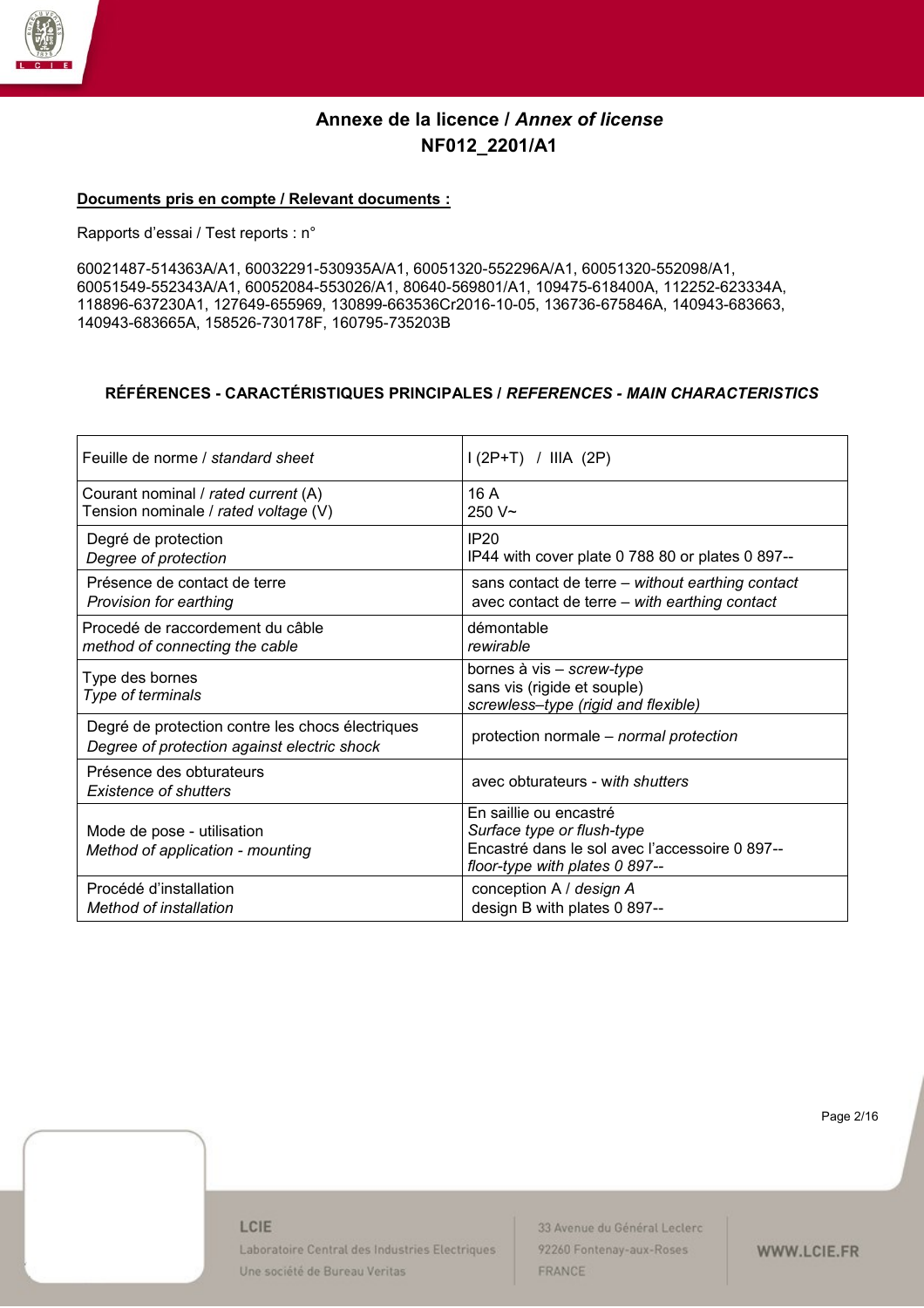

#### **Mechanisms**

| <b>Type</b><br>reference | <b>References</b> | Number of<br>sockets | <b>Terminals</b> | <b>Colour of</b><br>cover   | <b>Specificity</b>                            |
|--------------------------|-------------------|----------------------|------------------|-----------------------------|-----------------------------------------------|
|                          | 0 771 11          | $2P+E$               | slt              | white or black or grey      |                                               |
|                          | 0 995 94          | $2P+E$               | slt              | white                       |                                               |
|                          | 099695            | $2P+E$               | slt              | white                       |                                               |
|                          | 099680            | $2P+E$               | slt              | white                       |                                               |
|                          | 077199            | $2P+E$               | slt              | white                       |                                               |
|                          | 077112            | $2P+E$               | slt              | white antibactérial or grey | With pilot light                              |
|                          | 078701            | $2P+E$               | slt              | white antibactérial         |                                               |
|                          | 077116            | $2P+E$               | slt              | green antibactérial         |                                               |
| PFA <sub>1</sub>         | 077117            | $2P+E$               | slt              | orange antibactérial        |                                               |
|                          | 0 771 18          | $2P+E$               | slt              | red antibactérial           |                                               |
|                          | 0 771 26          | $2P+E$               | slt              | red antibactérial           | with pilot light                              |
|                          | 077119            | $2P+E$               | slt              | white                       | With lid                                      |
|                          | 079121            | $2P+E$               | slt              | Anthracite                  |                                               |
|                          | 079271            | $2P+E$               | slt              | aluminium                   |                                               |
|                          | 077132            | $2P+E$               | slt              | white antibactérial         | mobile face of entry plug                     |
|                          | 0 996 24          | $2P+E$               | slt              | white antibactérial         | mobile face of entry plug                     |
|                          | 079132            | $2P+E$               | slt              | Anthracite                  | mobile face of entry plug                     |
|                          | 077133            | $2P+E$               | slt              | red antibactérial           | mobile face of entry plug                     |
|                          | 077135            | $2P+E$               | slt              | white antibactérial         | With pilot light<br>Mobile face of entry plug |
|                          | 078704            | $2P+E$               | slt              | green antibactérial         | mobile face of entry plug                     |
|                          | 0 9 21 10         | $2P+E$               | slt              | inox                        |                                               |
|                          | 0 9 21 11         | $2P+E$               | slt              | inox                        |                                               |

slt : bornes sans vis / *screwless* terminals

Page 3/16

### LCIE

Laboratoire Central des Industries Electriques Une société de Bureau Veritas

33 Avenue du Général Leclerc 92260 Fontenay-aux-Roses FRANCE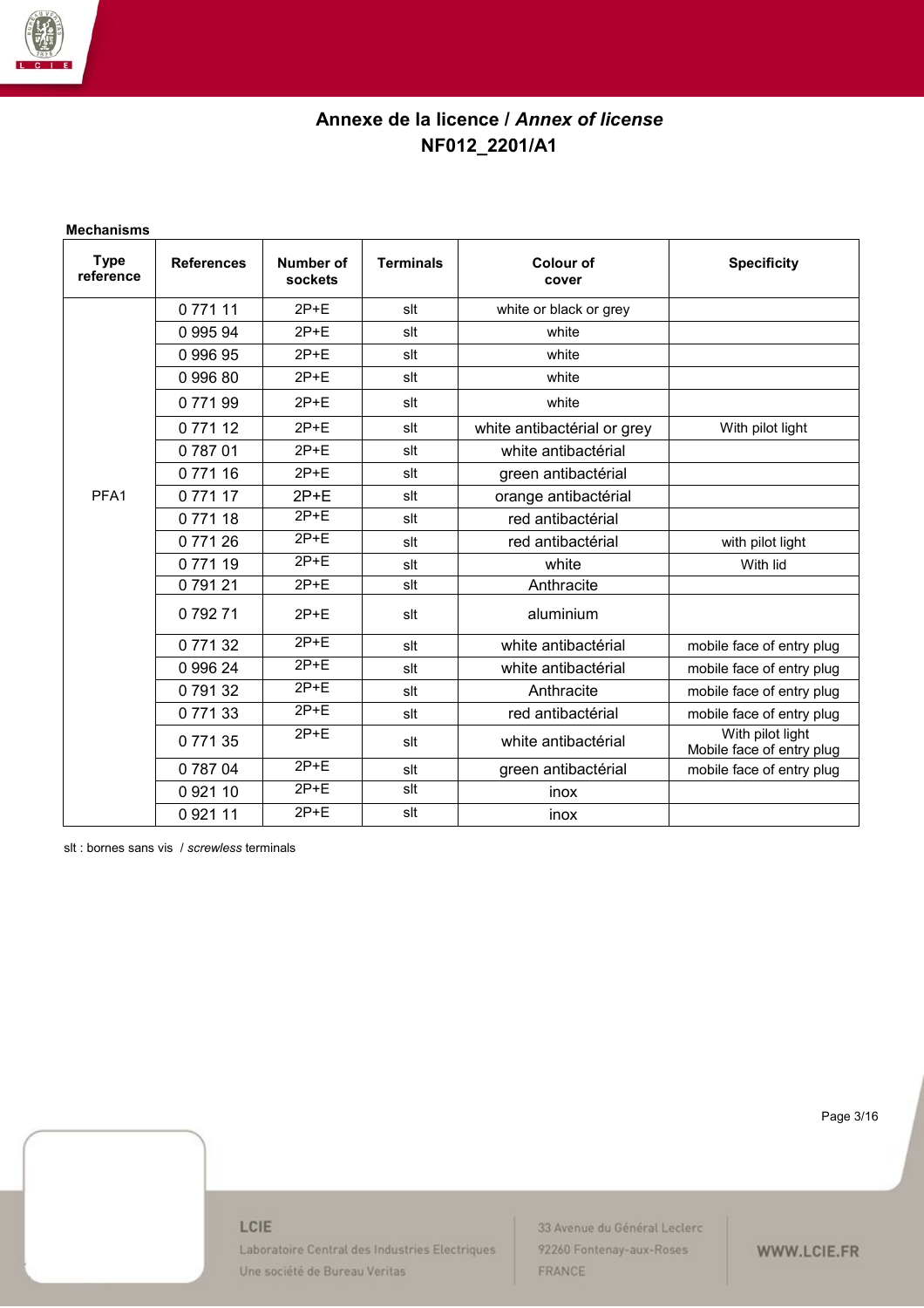

| <b>Type</b><br>reference | <b>References</b> | Number of<br>sockets | <b>Terminals</b> | Colour of<br>cover | <b>Specificity</b>               |
|--------------------------|-------------------|----------------------|------------------|--------------------|----------------------------------|
|                          | 0 771 10          | 2P                   | slt              | white              |                                  |
| PFA <sub>2</sub>         | 0 996 41          | 2P                   | slt              | white              |                                  |
|                          | 0 992 03          | 2P                   | slt              | white              |                                  |
|                          | 0 996 94          | 2P                   | slt              | white              |                                  |
|                          | 077145            | $2P+E$               | slt              | white              | angle of 45°                     |
| PFA <sub>3</sub>         | 079345            | $2P+E$               | slt              | black              | angle of 45°                     |
|                          | 0 771 48          | $2P+E$               | slt              | white              | with pilot light<br>angle of 45° |
|                          | 0 771 34          | $2 \times 2P+E$      | slt              | white              | mobile face of entry plug        |
|                          | 079134L           | $2 \times 2P + E$    | slt              | black mat          | mobile face of entry plug        |
| PFAD1                    | 079134            | $2 \times 2P + E$    | slt              | Anthracite         | mobile face of entry plug        |
|                          | 0 793 44          | $2 \times 2P+E$      | slt              | Aluminium          | mobile face of entry plug        |
|                          | 077136            | $3 \times 2P+E$      | slt              | white              | mobile face of entry plug        |
| PFAT1                    | 079136L           | $3 \times 2P+E$      | slt              | black mat          | mobile face of entry plug        |
|                          | 079136            | $3 \times 2P+E$      | slt              | Anthracite         | mobile face of entry plug        |
|                          | 079346            | 3 x 2P+E             | slt              | Aluminium          | mobile face of entry plug        |
|                          | 0 771 13          | $2P+E$               | st               | white              |                                  |
|                          | 0 996 40          | $2P+E$               | st               | white              |                                  |
|                          | 0 771 14          | $2P+E$               | st               | red or grey/red    | tamperproof                      |
|                          | 077115            | $2P+E$               | st               | red antibactérial  | tamperproof with pilot light     |

st : bornes à vis / screw terminals

slt : bornes sans vis / *screwless* terminals

Page 4/16

### LCIE

Laboratoire Central des Industries Electriques Une société de Bureau Veritas

33 Avenue du Général Leclerc 92260 Fontenay-aux-Roses FRANCE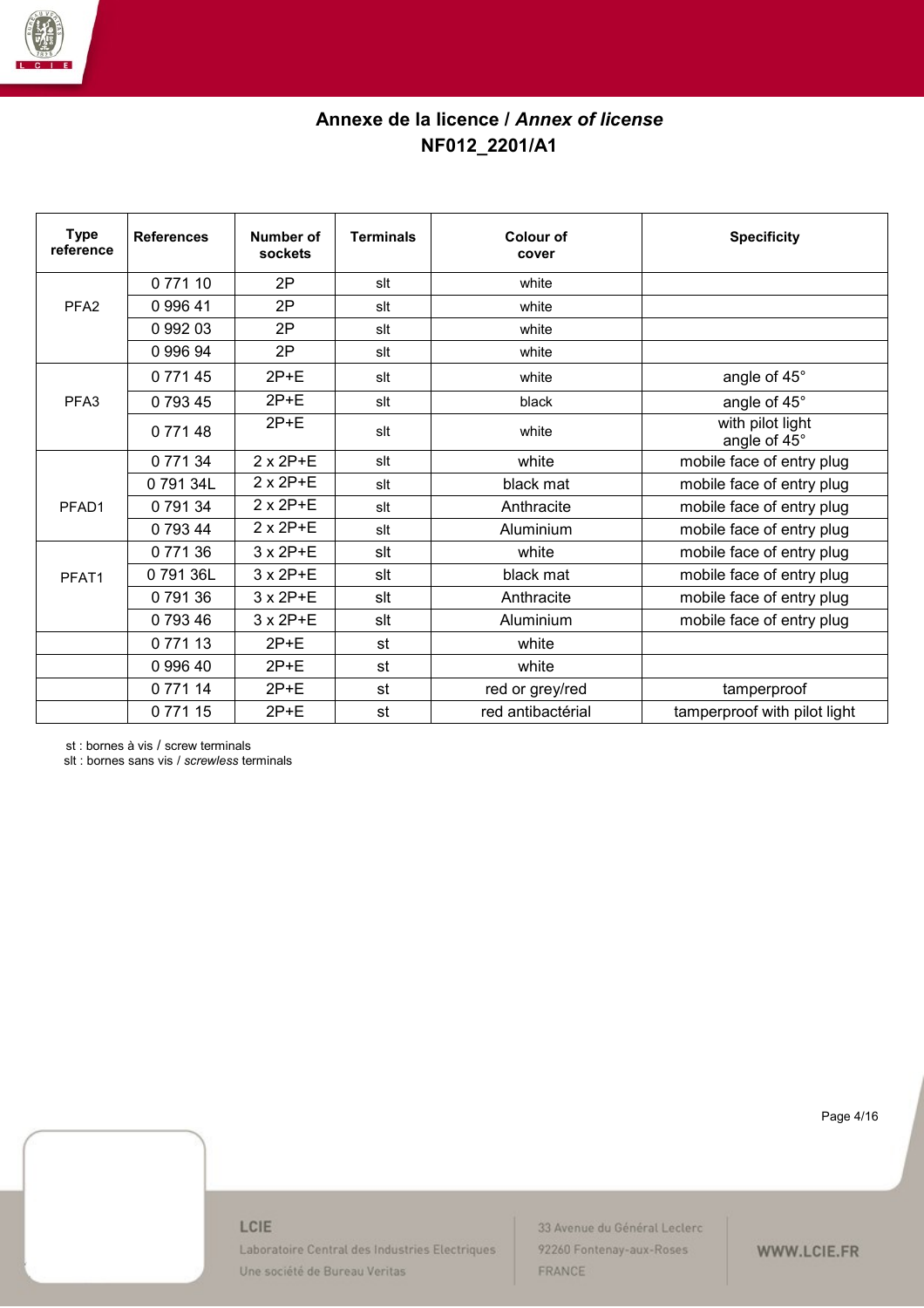

| <b>Type</b><br>reference | <b>References</b> | Number of<br>sockets | <b>Terminals</b> | <b>Colour</b><br>of cover | <b>Specificity</b>                              |
|--------------------------|-------------------|----------------------|------------------|---------------------------|-------------------------------------------------|
|                          | 0 771 42          | $2 \times 2P+T$      | slt              | white                     | for trunking angle of 45°                       |
|                          | 079362            | $2 \times 2P+T$      | slt              | black                     | for trunking angle of 45°                       |
|                          | 0 994 21          | $2 \times 2P+T$      | slt              | white                     | for trunking angle of 45°                       |
|                          | 0 996 42          | $2 \times 2P + T$    | slt              | white                     | for trunking angle of 45°                       |
|                          | 200 020           | $2 \times 2P+T$      | slt              | white                     | for trunking angle of 45°                       |
|                          | 200 021           | $2 \times 2P+T$      | slt              | white                     | for trunking angle of 45°                       |
|                          | 200 070           | $2 \times 2P + T$    | slt              | white                     | for trunking angle of 45°                       |
|                          | 200 071           | $2 \times 2P+T$      | slt              | white                     | for trunking angle of 45°                       |
|                          | 0 771 62          | $2 \times 2P+T$      | slt              | green                     | for trunking angle of 45°                       |
|                          | 079192            | $2 \times 2P+T$      | slt              | Anthracite                | for trunking angle of 45°                       |
|                          | 079272            | $2 \times 2P + T$    | slt              | aluminium                 | for trunking angle of 45°                       |
|                          | 077172            | $2 \times 2P+T$      | slt              | red                       | for trunking angle of 45°                       |
|                          | 0 771 64          | $2 \times 2P+T$      | slt              | white                     | for trunking angle of 45°<br>grey push terminal |
|                          | 079276            | $2 \times 2P+T$      | slt              | aluminium                 | for trunking angle of 45°<br>grey push terminal |
| E11                      | 077168            | $2 \times 2P+T$      | slt              | red                       | for trunking angle of 45°<br>grey push terminal |
|                          | 077143            | $3 \times 2P + T$    | slt              | white                     | for trunking angle of 45°                       |
|                          | 079363            | $3 \times 2P+T$      | slt              | black                     | for trunking angle of 45°                       |
|                          | 0 994 22          | $3 \times 2P+T$      | slt              | white                     | for trunking angle of 45°                       |
|                          | 0 996 43          | $3 \times 2P+T$      | slt              | white                     | for trunking angle of 45°                       |
|                          | 077163            | $3 \times 2P+T$      | slt              | green                     | for trunking angle of 45°                       |
|                          | 079163            | $3 \times 2P+T$      | slt              | Anthracite                | for trunking angle of 45°                       |
|                          | 079273            | $3 \times 2P+T$      | slt              | aluminium                 | for trunking angle of 45°                       |
|                          | 077173            | $3 \times 2P + T$    | slt              | red                       | for trunking angle of 45°                       |
|                          | 077165            | $3 \times 2P+T$      | slt              | white                     | for trunking angle of 45°<br>grey push terminal |
|                          | 077169            | $3 \times 2P+T$      | slt              | red                       | for trunking angle of 45°<br>grey push terminal |
|                          | 077144            | $4 \times 2P+T$      | slt              | white                     | for trunking angle of 45°                       |
|                          | 0 994 23          | $4 \times 2P+T$      | slt              | white                     | for trunking angle of 45°                       |
|                          | 0 996 31          | $4 \times 2P+T$      | slt              | white                     | for trunking angle of 45°                       |

slt : bornes sans vis / *screwless* terminals

Page 5/16

#### LCIE

Laboratoire Central des Industries Electriques Une société de Bureau Veritas

33 Avenue du Général Leclerc 92260 Fontenay-aux-Roses FRANCE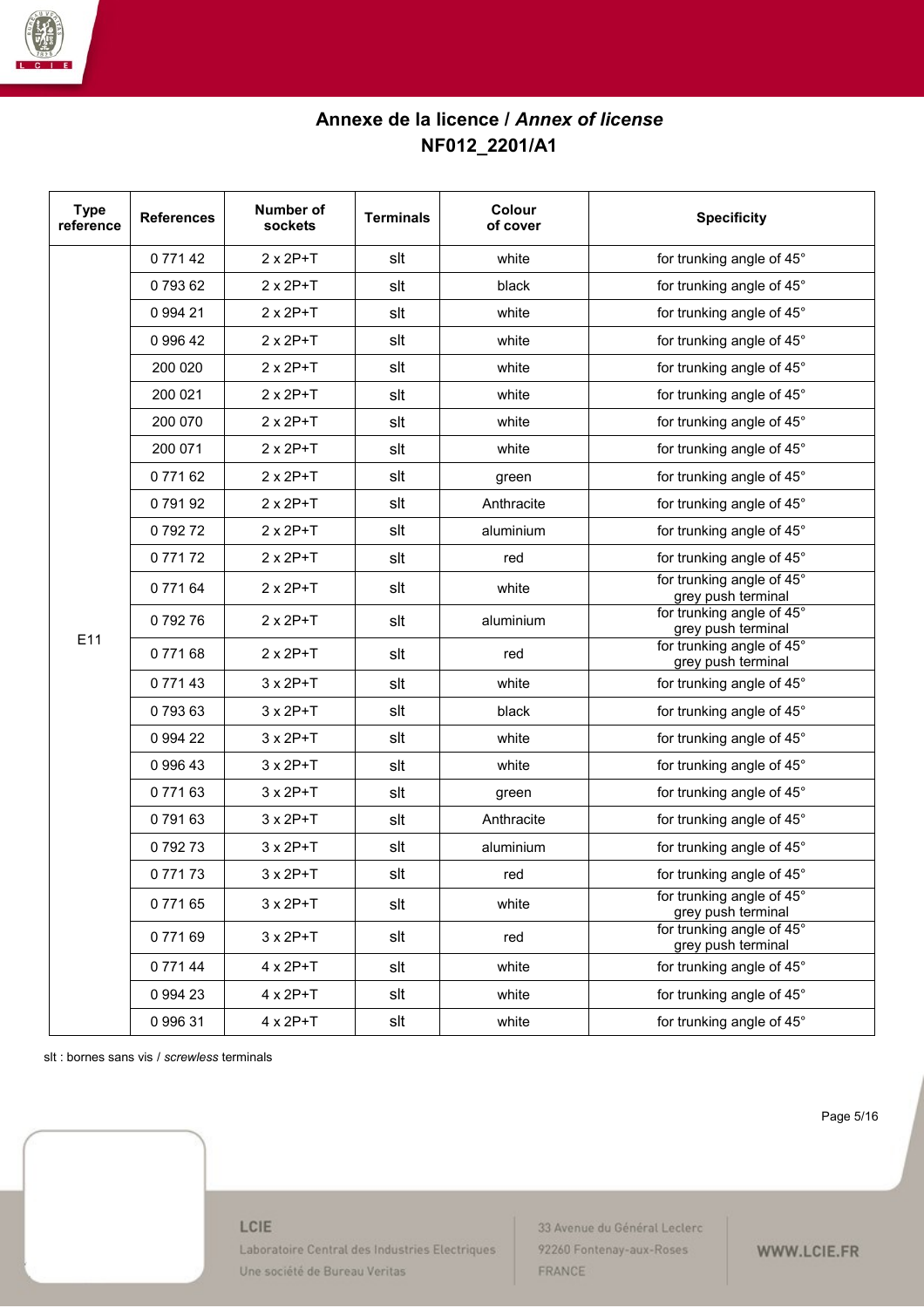

| Type<br>reference | <b>References</b> | Number of<br>sockets | <b>Terminals</b> | Colour<br>of cover | <b>Specificity</b>                                          |
|-------------------|-------------------|----------------------|------------------|--------------------|-------------------------------------------------------------|
|                   | 200 022           | $4 \times 2P+T$      | slt              | white              | for trunking angle of 45°                                   |
|                   | 200 023           | $4 \times 2P+T$      | slt              | white              | for trunking angle of 45°                                   |
|                   | 200 072           | $4 \times 2P+T$      | slt              | white              | for trunking angle of 45°                                   |
|                   | 200 073           | $4 \times 2P+T$      | slt              | white              | for trunking angle of 45°                                   |
|                   | 0 771 74          | $4 \times 2P+T$      | slt              | red                | tamperproof for trunking angle of 45°                       |
| E <sub>11</sub>   | 0 771 52          | $2 \times 2P+T$      | slt              | red                | tamperproof for trunking angle of 45°                       |
|                   | 0 771 66          | $2 \times 2P + T$    | slt              | red                | tamperproof for trunking angle of 45°<br>grey push terminal |
|                   | 0 7 7 1 5 3       | $3 \times 2P + T$    | slt              | red                | tamperproof for trunking angle of 45°                       |
|                   | 0 771 67          | $3 \times 2P + T$    | slt              | red                | tamperproof for trunking angle of 45°<br>grey push terminal |
|                   | 0 771 54          | $4 \times 2P+T$      | slt              | red                | tamperproof for trunking angle of 45°                       |

slt : bornes sans vis / *screwless* terminals

Page 6/16

### LCIE

Laboratoire Central des Industries Electriques Une société de Bureau Veritas

33 Avenue du Général Leclerc 92260 Fontenay-aux-Roses FRANCE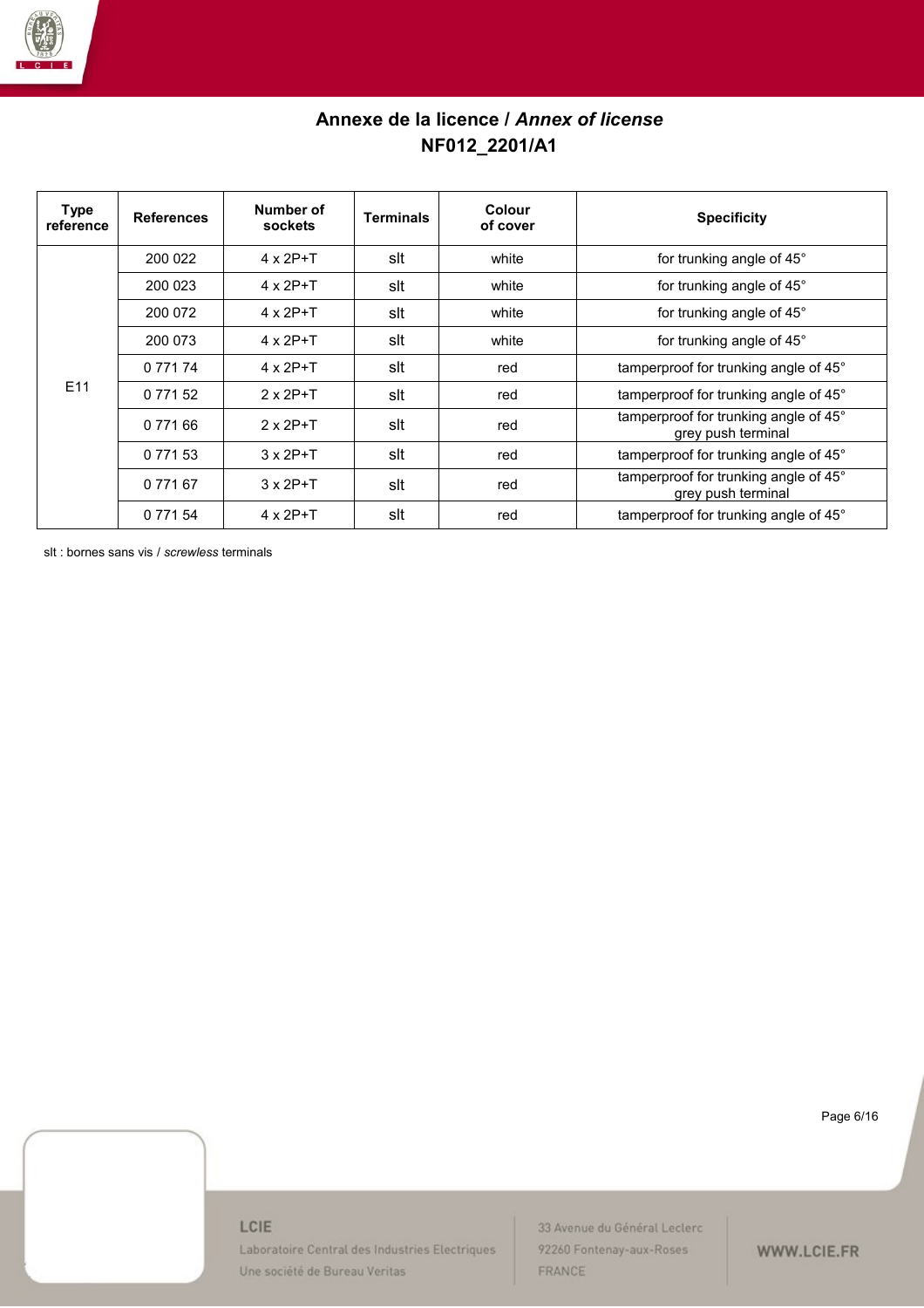

| <b>Type</b><br>reference | <b>References</b> | <b>Number of</b><br>sockets | <b>Terminals</b> | <b>Colour of</b><br>cover | <b>Specificity</b>                     |
|--------------------------|-------------------|-----------------------------|------------------|---------------------------|----------------------------------------|
|                          | 077101            | $2P+T$                      | slt              | white                     | for trunking with soluclip             |
|                          | 077102            | $2 \times 2P+T$             | slt              | white                     | for trunking with soluclip             |
|                          | 077182            | $2 \times 2P+T$             | slt              | black                     | for trunking with soluclip             |
|                          | 077192            | $2 \times 2P+T$             | slt              | green                     | for trunking with soluclip             |
|                          | 077103            | $3 \times 2P+T$             | slt              | white                     | for trunking with soluclip             |
|                          | 077183            | $3 \times 2P+T$             | slt              | black                     | for trunking with soluclip             |
|                          | 077104            | $4 \times 2P+T$             | slt              | white                     | for trunking with soluclip             |
|                          | 077121            | $2P+T$                      | slt              | red                       | tamperproof for trunking with soluclip |
|                          | 077122            | $2 \times 2P+T$             | slt              | red                       | tamperproof for trunking with soluclip |
|                          | 077123            | $3 \times 2P+T$             | slt              | red                       | tamperproof for trunking with soluclip |
|                          | 077124            | $4 \times 2P+T$             | slt              | red                       | tamperproof for trunking with soluclip |
|                          | 077331            | $2P+T$                      | slt              | white                     | for trunking                           |
|                          | 077332            | $2 \times 2P+T$             | slt              | white                     | for trunking                           |
|                          | 077333            | $3 \times 2P+T$             | slt              | white                     | for trunking                           |
|                          | 077334            | $4 \times 2P+T$             | slt              | white                     | for trunking                           |
| E10                      | 077341            | $2P+T$                      | slt              | red                       | tamperproof for trunking               |
|                          | 077342            | $2 \times 2P+T$             | slt              | red                       | tamperproof for trunking               |
|                          | 077343            | $3 \times 2P+T$             | slt              | red                       | tamperproof for trunking               |
|                          | 0 773 44          | $4 \times 2P+T$             | slt              | red                       | tamperproof for trunking               |
|                          | 077301            | $2P+T$                      | slt              | white                     | for trunking                           |
|                          | 077351            | $2P+T$                      | slt              | white                     | for trunking with frame cv 65          |
|                          | 0 773 02          | 2 x 2P+T                    | slt              | white                     | for trunking                           |
|                          | 077352            | $2 \times 2P+T$             | slt              | white                     | for trunking with frame cv 65          |
|                          | 079222            | $2 \times 2P+T$             | slt              | aluminium                 | for trunking                           |
|                          | 077303            | $3 \times 2P+T$             | slt              | white                     | for trunking                           |
|                          | 079223            | $3 \times 2P+T$             | slt              | aluminium                 | for trunking                           |
|                          | 077304            | $4 \times 2P+T$             | slt              | white                     | for trunking                           |
|                          | 077354            | $4 \times 2P+T$             | slt              | white                     | for trunking with frame cv 65          |
|                          | 077321            | $2P+T$                      | slt              | red                       | Tamperproof for trunking               |
|                          | 077322            | $2 \times 2P+T$             | slt              | red                       | Tamperproof for trunking               |
|                          | 077323            | $3 \times 2P+T$             | slt              | red                       | Tamperproof for trunking               |
|                          | 0 773 24          | 4 x 2P+T                    | slt              | red                       | Tamperproof for trunking               |

slt : bornes sans vis / screwless terminals

Page 7/16

#### LCIE

Laboratoire Central des Industries Electriques Une société de Bureau Veritas

33 Avenue du Général Leclerc 92260 Fontenay-aux-Roses FRANCE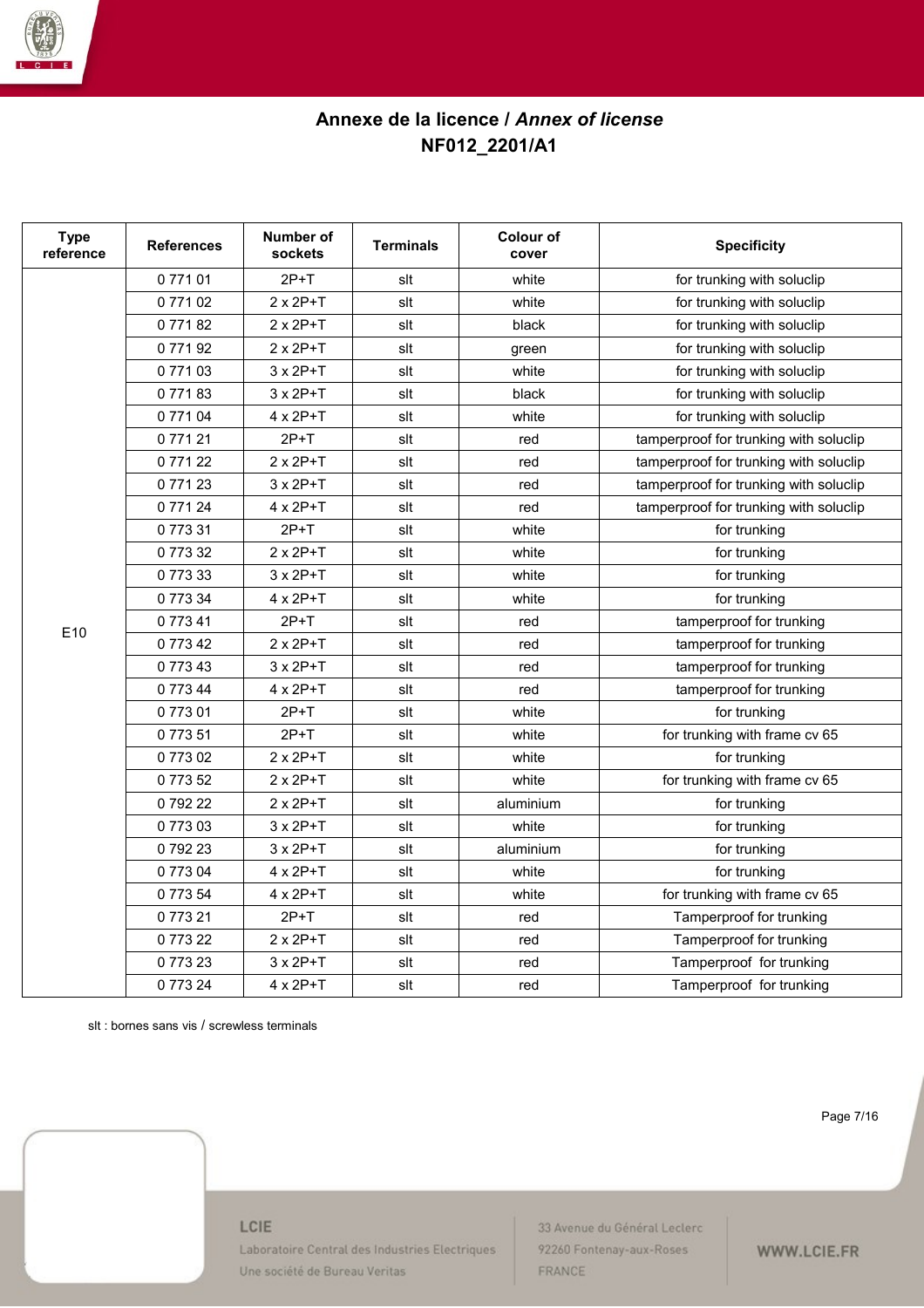

| <b>Type</b><br>reference | <b>References</b> | Number of<br>sockets | <b>Terminals</b> | Colour of<br>cover      | <b>Specificity</b>                         |
|--------------------------|-------------------|----------------------|------------------|-------------------------|--------------------------------------------|
|                          | 0 771 61          | $2P+E$               | slt              | white                   | with USB type C                            |
|                          | 077161L           | $2P+E$               | slt              | white                   | with USB type C                            |
|                          | 0 9 9 4 2 4       | $2P + F$             | slt              | white                   | with USB type C                            |
| LXX08                    | 0 992 09          | $2P+E$               | slt              | white                   | with USB type C                            |
|                          | 079161L           | $2P+E$               | slt              | black mat               | with USB type C                            |
|                          | 0 9 9 4 4 9       | $2P+E$               | slt              | black mat               | with USB type C                            |
|                          | 079361            | $2P+E$               | slt              | aluminium               | with USB type C                            |
|                          | 079361L           | $2P+E$               | slt              | aluminium               | with USB type C                            |
|                          | 077111L           | $2P+E$               | slt              | white                   | mobile face of entry plug                  |
|                          | 077199L           | $2P+E$               | slt              | white                   | mobile face of entry plug                  |
|                          | 077181L           | $2P+E$               | slt              | white                   | mobile face of entry plug                  |
|                          | 0 771 17L         | $2P+E$               | slt              | orange<br>antibactérial | mobile face of entry plug                  |
|                          | 079121L           | $2P+E$               | slt              | black mat               | mobile face of entry plug                  |
|                          | 0 9 9 4 4 4       | $2P+E$               | slt              | black mat               | mobile face of entry plug                  |
| PFA1                     | 077126L           | $2P+E$               | slt              | red antibactérial       | mobile face of entry plug with pilot light |
|                          | 0 992 04          | $2P+E$               | slt              | white                   |                                            |
|                          | 200 081           | $2P + F$             | slt              | white                   |                                            |
|                          | 200 083           | $2P+E$               | slt              | white                   |                                            |
|                          | 200 085           | $2P+E$               | slt              | white                   |                                            |
|                          | 0 992 16          | $2P+E$               | slt              | white                   |                                            |
|                          | 0 994 19          | $2P+E$               | slt              | white                   |                                            |

slt : bornes sans vis / screwless terminals

Page 8/16

## LCIE

Laboratoire Central des Industries Electriques Une société de Bureau Veritas

33 Avenue du Général Leclerc 92260 Fontenay-aux-Roses FRANCE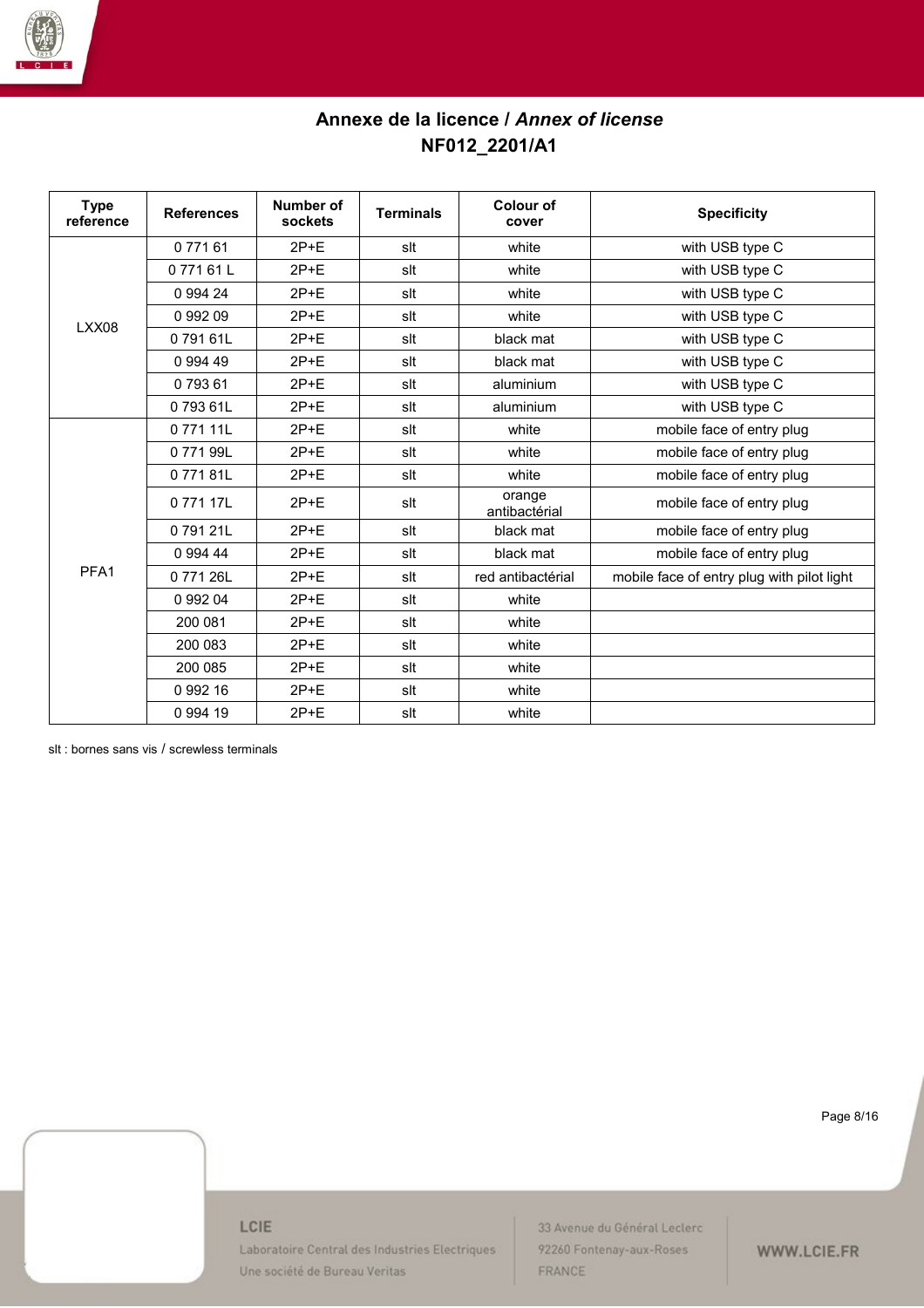

## **Accessoires /** *Accessories* **:**

## **Blank**

| <b>References</b> | <b>Number of modules</b> | Colour              |
|-------------------|--------------------------|---------------------|
| 0 770 70          |                          | white               |
| 079270            |                          | aluminium           |
| 078720            |                          | white antibacterial |
| 0 770 71          | $\mathcal{P}$            | white               |
| 079181            | 2                        | anthracite          |
| 079280            | 2                        | aluminium           |
| 079181L           | 2                        | <b>Black mat</b>    |
| 078721            | 2                        | white antibacterial |
| 4 129 52          | っ                        | grey                |

## **Pilot light**

| <b>References</b> | Voltage | <b>Specificity</b>           |
|-------------------|---------|------------------------------|
| 0 676 63          | 230V    | Indicator green              |
| 0 676 64          | 230V    | Indicator white              |
| 0 802 60L         | 230V    | Monitor light for 0 802 51   |
| 080262L           | 230V    | Indicator light for 0 802 51 |

#### **Frames**

### **Between axes: 71mm, with screw**

| <b>References</b> | Number of gang or modules | <b>Specificity</b>                      |
|-------------------|---------------------------|-----------------------------------------|
| 0 802 51          | 1 gang                    |                                         |
| 0 802 09          | 1 gang                    | sold by 100                             |
| 0 802 60          | 1 gang                    | for illumination under frame            |
| 0 802 62          | 1 gang                    | for indicator under frame               |
| 0 802 59          | 3 modules                 |                                         |
| 0 802 52          | 2 gangs                   |                                         |
| 0 802 58          | 2 gangs                   | horizontal for illumination under frame |
| 0 802 57          | 2 gangs                   | vertical for illumination under frame   |
| 0 802 53          | 3 gangs                   |                                         |
| 0 802 54          | 4 gangs                   |                                         |
| 0 802 64          | 2 x 2 gangs               |                                         |
| 0 802 66          | 2 x 3 gangs               |                                         |
| 0 802 68          | 2 x 10 modules            |                                         |

## **Between axes: 71mm, with claws**

| <b>References</b> | Number of gang | <b>Specificity</b> |
|-------------------|----------------|--------------------|
| 0 802 61          | gang           |                    |
| 0 802 69          | gang           | long claws         |

Page 9/16

#### LCIE

Laboratoire Central des Industries Electriques Une société de Bureau Veritas

33 Avenue du Général Leclerc 92260 Fontenay-aux-Roses FRANCE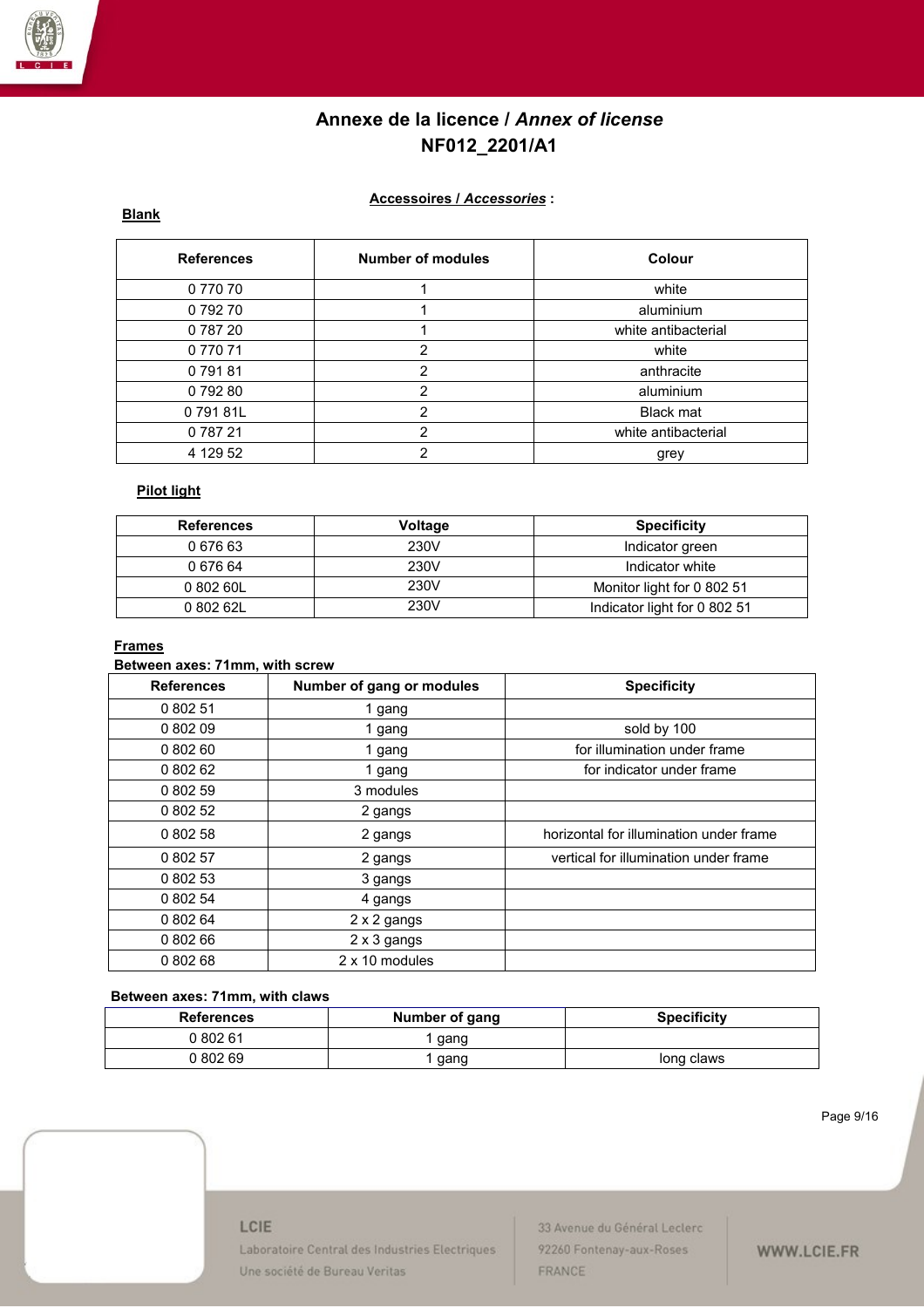

## **Between axes: Italy**

| <b>References</b> | <b>Number of modules</b> | <b>Specificity</b> |
|-------------------|--------------------------|--------------------|
| 0 802 13          | 3 modules                |                    |
| 0 802 14          | 4 modules                |                    |
| 0 802 16          | 6 modules                |                    |
| 0 802 93          | 3 modules CHILI          |                    |

### **Frame DLP**

| <b>References</b> | <b>Number of modules</b> | <b>Specificity</b> |
|-------------------|--------------------------|--------------------|
| 0 109 21          | 2 modules                |                    |
| 0 109 41          | 4 modules                |                    |
| 0 109 61          | 6 modules                | cv 65              |
| 0 109 81          | 8 modules                |                    |
| 0 109 22          | 2 modules                |                    |
| 0 109 42          | 4 modules                |                    |
| 0 109 62          | 6 modules                | cv 85              |
| 0 109 82          | 8 modules                |                    |

#### **Blanks**

| <b>References</b> | Number of gang |
|-------------------|----------------|
| 0 791 04          | 2 gangs        |
| 0 791 06          | 3 gangs        |
| 0 791 10          | 4 gangs        |

## **Thin walls**

| <b>References</b> | <b>Number of modules</b> | Colour    |
|-------------------|--------------------------|-----------|
| 0 802 91          | 2 modules                | white     |
| 0 802 95          | 2 modules                | aluminium |

#### **Modulars**

| <b>References</b> | <b>Number of modules</b> | Colour | <b>Specificity</b>   |
|-------------------|--------------------------|--------|----------------------|
| 0 788 40          | 2 modules                | white  | cover for modular    |
| 0 801 29          | 2 modules                | white  | DIN rail for modular |
| 0 802 99          | 2 modules                | white  | modular support      |
| 4 129 50          | 2 modules                | white  | modular support      |

Page 10/16

### LCIE

Laboratoire Central des Industries Electriques Une société de Bureau Veritas

33 Avenue du Général Leclerc 92260 Fontenay-aux-Roses FRANCE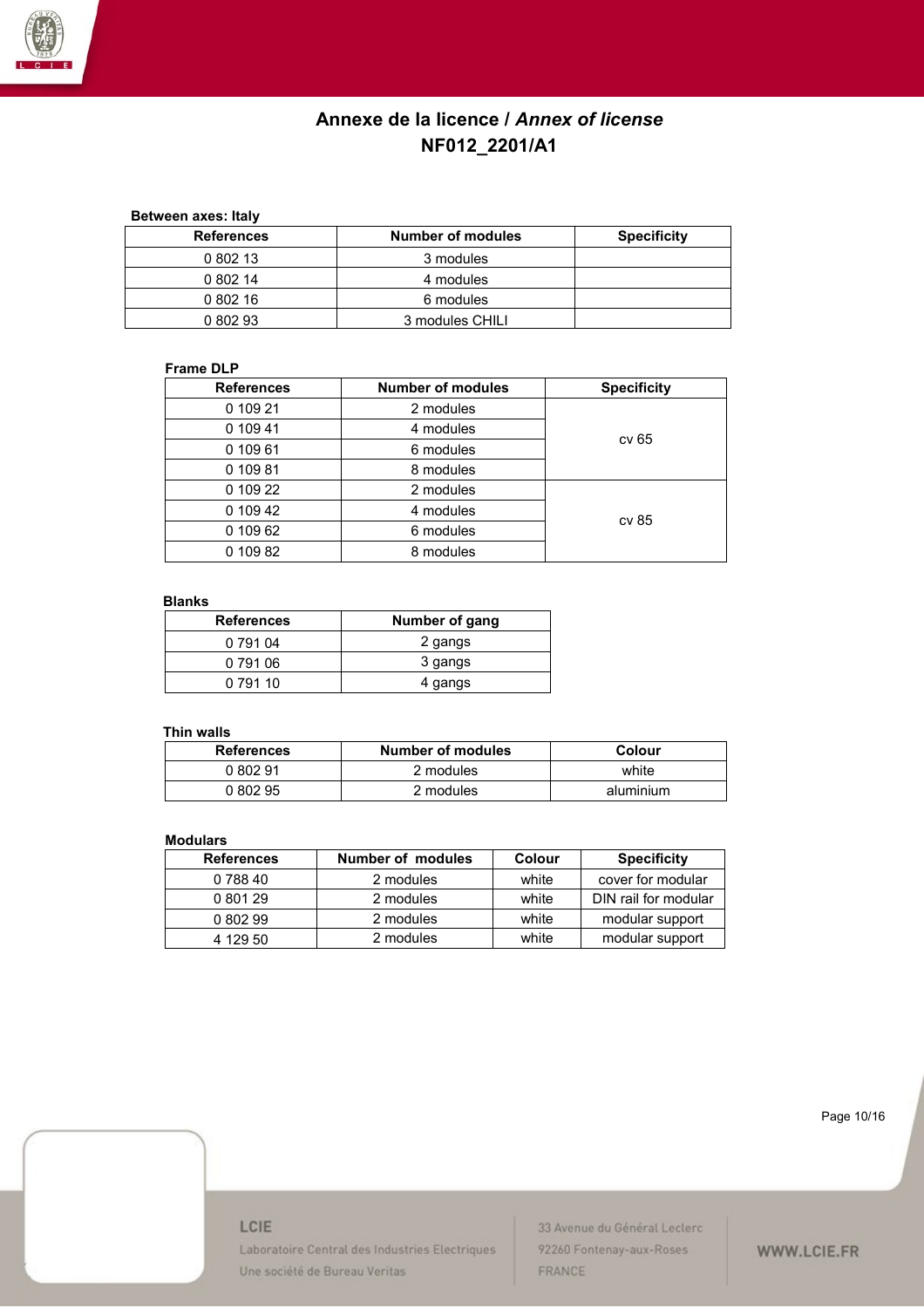

#### **Kit box + frame + plate**

| <b>References</b> | <b>Number of modules</b> | Colour    |
|-------------------|--------------------------|-----------|
| 078872            | 2 x 4 modules            | white     |
| 0 788 73          | 3 x 4 modules            | white     |
| 0 788 74          | 4 x 4 modules            | white     |
| 0 790 72          | 2 x 4 modules            | aluminium |
| 0 790 73          | 3 x 4 modules            | aluminium |
| 0 790 74          | 4 x 4 modules            | aluminium |
| 0 788 72L         | $2 \times 4$ modules     | White     |
| 078873L           | 3 x 4 modules            | White     |
| 078874L           | 4 x 4 modules            | White     |
| 0 790 72L         | 2 x 4 modules            | Aluminium |
| 0 790 73L         | 3 x 4 modules            | Aluminium |
| 0 790 74L         | 4 x 4 modules            | Aluminium |

#### **Kit surface box + frame + plate**

| <b>Export</b><br>references | <b>France</b><br>references | <b>Number of modules</b> | Colour    |
|-----------------------------|-----------------------------|--------------------------|-----------|
| 0 788 82                    | 0 788 86                    | 2 x 4 modules            | white     |
| 078883                      | 078887                      | 3 x 4 modules            | white     |
| 0 788 84                    | 078888                      | 4 x 4 modules            | white     |
| 0 790 82                    |                             | 2 x 4 modules            | aluminium |
| 079083                      |                             | 3 x 4 modules            | aluminium |
| 0 790 84                    |                             | 4 x 4 modules            | aluminium |
| 078882L                     | 078886L                     | 2 x 4 modules            | White     |
| 078883L                     | 078887L                     | 3 x 4 modules            | White     |
| 078884L                     | 0 788 88L                   | 4 x 4 modules            | White     |
| 0 790 82L                   |                             | 2 x 4 modules            | Aluminium |
| 079083L                     |                             | 3 x 4 modules            | Aluminium |
| 079084L                     |                             | 4 x 4 modules            | Aluminium |

#### **Boxes for surface mounting**

| References | Number of gang or modules | Specificity |
|------------|---------------------------|-------------|
| 080280     | 1 gang                    | Depth 30mm  |
| 0 802 81   | 1 gang                    | Depth 40mm  |
| 0 802 82   | 2 gangs                   | vertical    |
| 0 802 83   | 3 gangs                   | vertical    |
| 0 802 84   | 4 gangs                   |             |
| 0 802 85   | 2 gangs                   | horizontal  |
| 0 802 86   | 3 gangs                   | horizontal  |
| 0 802 89   | 3 modules                 |             |
| 0 802 74   | 2 x 2 gangs               |             |
| 080276     | 2 x 3 gangs               |             |
| 080278     | 2 x 10 modules            |             |

Page 11/16

#### LCIE

Laboratoire Central des Industries Electriques Une société de Bureau Veritas

33 Avenue du Général Leclerc 92260 Fontenay-aux-Roses FRANCE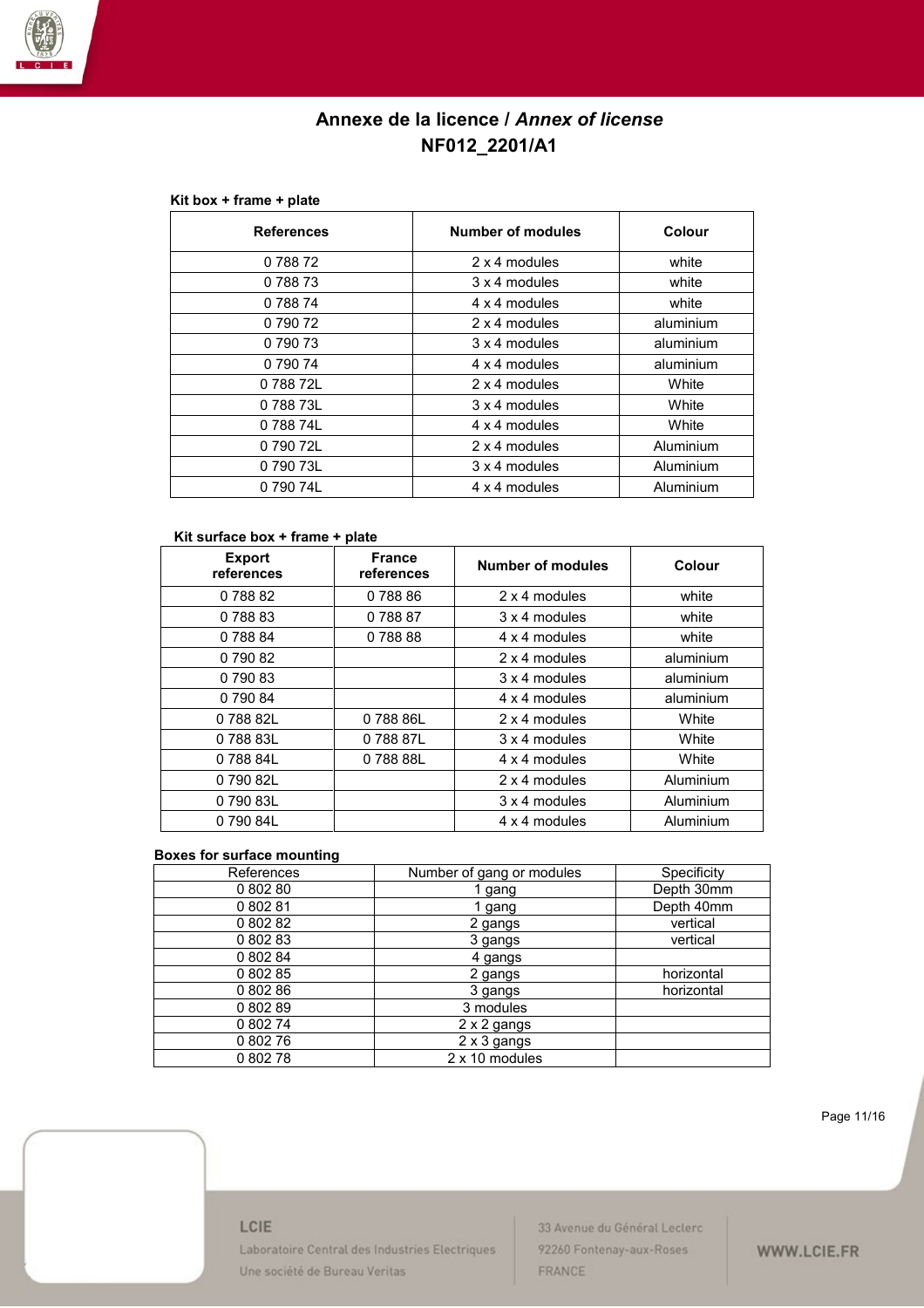

| Plates for floor recessed type |                                                            |
|--------------------------------|------------------------------------------------------------|
| <b>References</b>              | <b>Designation</b>                                         |
| 089700                         | Square plate to be equipped, 1 gang inox - IP44, IK08      |
| 089701                         | Round plate to be equipped, 1 gang inox - IP44, IK08       |
| 0 897 10                       | Square plate to be equipped, 1 gang bronze - IP44, IK08    |
| 089711                         | Round plate to be equipped, 1 gang bronze - IP44, IK08     |
| 0 897 02                       | Rectangle plate to be equipped, 2 gang inox - IP44, IK08   |
| 0 897 12                       | Rectangle plate to be equipped, 2 gang bronze - IP44, IK08 |

#### **Cover plates Between axes: 71mm**

| <b>References</b> | Number of gang or<br>modules | Colour              | <b>Specificity</b> | <b>Frame</b>                                        |
|-------------------|------------------------------|---------------------|--------------------|-----------------------------------------------------|
| 078802            |                              | white               |                    |                                                     |
| 078899            |                              | white               | sold by 100        |                                                     |
| 0 787 22          | 1 gang<br>2 modules          | white antibactérial |                    | 0 802 51, 0 802 60, 0 802 61, 0 802 62,<br>0 802 69 |
| 079302            |                              | aluminium           |                    |                                                     |
| 079042            |                              | Anthracite          |                    |                                                     |
| 078803            |                              | white               |                    |                                                     |
| 079303            | 3 modules                    | aluminium           |                    | 0 802 59                                            |
| 078804            |                              | white               |                    |                                                     |
| 078725            | 2 x 2 modules                | white antibactérial | horizontal         | 0 802 52, 0 802 58                                  |
| 079304            |                              | aluminium           |                    |                                                     |
| 0 790 44          |                              | Anthracite          |                    |                                                     |
| 078822            | 2 x 2 modules                | white               |                    |                                                     |
| 0 787 23          |                              | white antibactérial | vertifcal          | 0 802 52, 0 802 57                                  |
| 079322            |                              | aluminium           |                    |                                                     |
| 079062            |                              | Anthracite          |                    |                                                     |
| 078814            |                              | white               |                    |                                                     |
| 0 787 24          | 4 modules                    | white antibactérial | horizontal         | 0 802 52, 0 802 58                                  |
| 079314            |                              | aluminium           |                    |                                                     |
| 0 790 54          |                              | Anthracite          |                    |                                                     |
| 078825            | 5 modules                    | white               | vertifcal          | 0 802 52, 0 802 57                                  |
| 079325            |                              | aluminium           |                    |                                                     |
| 078815            | 5 modules                    | white               | horizontal         | 0 802 52, 0 802 58                                  |
| 079315            |                              | aluminium           |                    |                                                     |
| 078806            |                              | white               |                    |                                                     |
| 079306            | 3 x 2 modules                | aluminium           | horizontal         | 0 802 53                                            |
| 0 790 46          |                              | Anthracite          |                    |                                                     |
| 078823            | 3 x 2 modules                | white               |                    | 0 802 53                                            |
| 079323            |                              | aluminium           | vertifcal          |                                                     |

Page 12/16

### LCIE

Laboratoire Central des Industries Electriques Une société de Bureau Veritas

33 Avenue du Général Leclerc 92260 Fontenay-aux-Roses FRANCE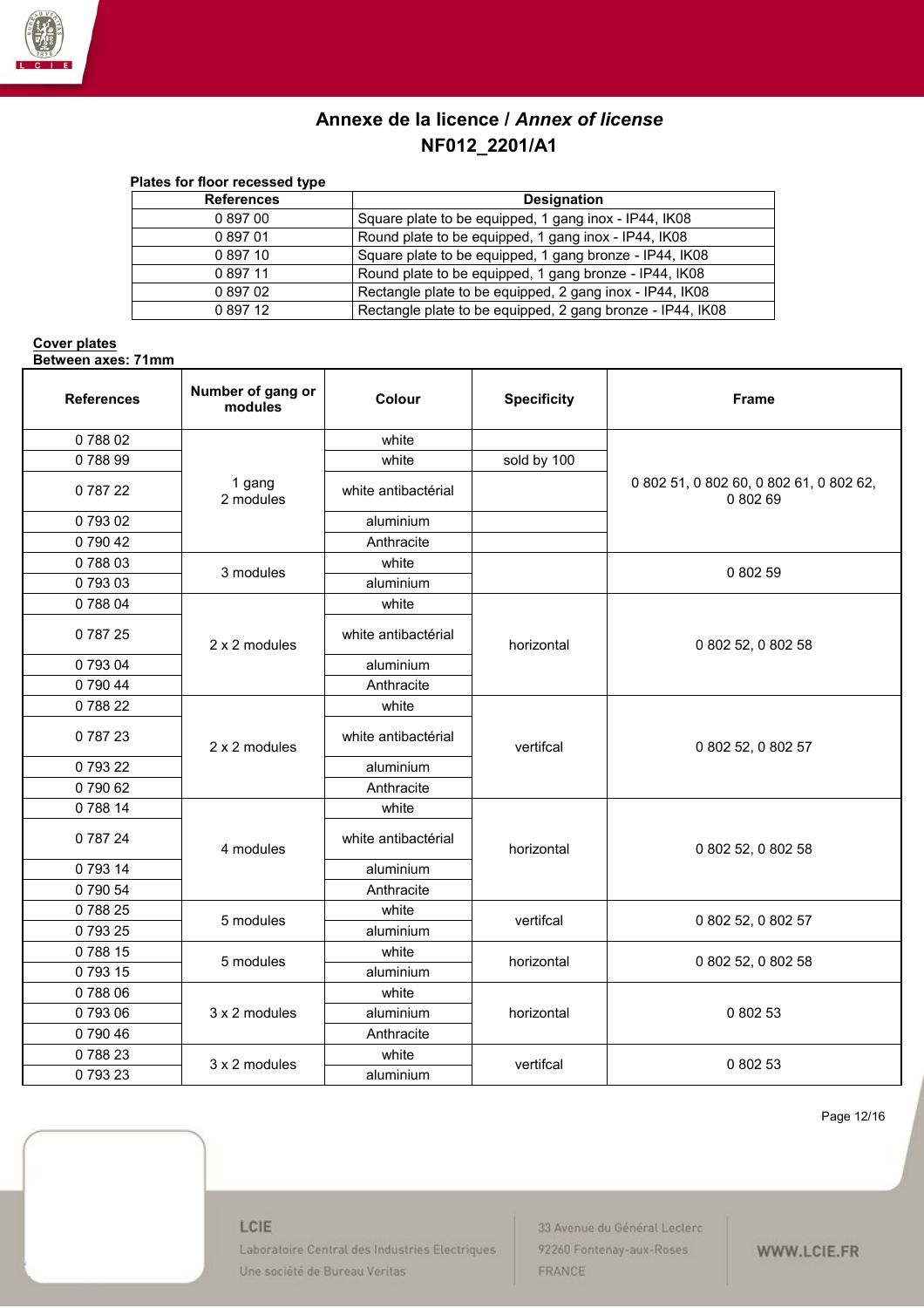

### **Cover plates**

**Between axes: 71mm**

| <b>References</b> | Number of gang<br>or modules  | Colour              | <b>Specificity</b> | <b>Frame</b>                 |
|-------------------|-------------------------------|---------------------|--------------------|------------------------------|
| 078816            |                               | white               |                    |                              |
| 0 787 26          |                               | white               |                    |                              |
|                   | 6 modules                     | antibactérial       |                    | 0 802 53                     |
| 079316            |                               | aluminium           |                    |                              |
| 079056            |                               | Anthracite          |                    |                              |
| 078818            |                               | white               |                    |                              |
| 079318            | 8 modules                     | aluminium           |                    | 0 802 53                     |
| 079058            |                               | Anthracite          |                    |                              |
| 078838            | $2 \times 2 \times 2$ modules | white               |                    | 0 802 64                     |
| 079338            |                               | aluminium           |                    |                              |
| 078830            | 2 x 5 modules                 | white               |                    | 0 802 64                     |
| 079330            |                               | aluminium           |                    |                              |
| 078832            | $2 \times 3 \times 2$ modules | white               |                    | 0 802 66                     |
| 079332            |                               | aluminium           |                    |                              |
| 078836            |                               | white               |                    |                              |
| 079336            | 2 x 6 modules                 | aluminium           |                    | 0 802 66                     |
| 079076            |                               | Anthracite          |                    |                              |
| 078837            |                               | white               |                    |                              |
| 079337            | 2 x 8 modules                 | aluminium           |                    | 0 802 66                     |
| 079077            |                               | Anthracite          |                    |                              |
| 078808            | 4 x 2 modules                 | white               | horizontal         | 0 802 54                     |
| 079308            |                               | aluminium           |                    |                              |
| 078810            | 10 modules                    | white               |                    | 0 802 54                     |
| 079310            |                               | aluminium           |                    |                              |
| 078828            | 2 x 10 modules                | white               |                    | 0 802 68                     |
| 079328            |                               | aluminium           |                    |                              |
| 078802L           |                               | White               |                    |                              |
| 277802L           | 1 gang 2 modules              | White               |                    |                              |
| 078899L           |                               | White               | Sold by 100        | 0 802 51, 0 802 61, 0 802 69 |
| 078722L           |                               | White antibacterial |                    |                              |
| 079302L           |                               | Aluminium           |                    |                              |
| 079042L           |                               | <b>Black mat</b>    |                    |                              |

Page 13/16

## LCIE

Laboratoire Central des Industries Electriques Une société de Bureau Veritas

33 Avenue du Général Leclerc 92260 Fontenay-aux-Roses FRANCE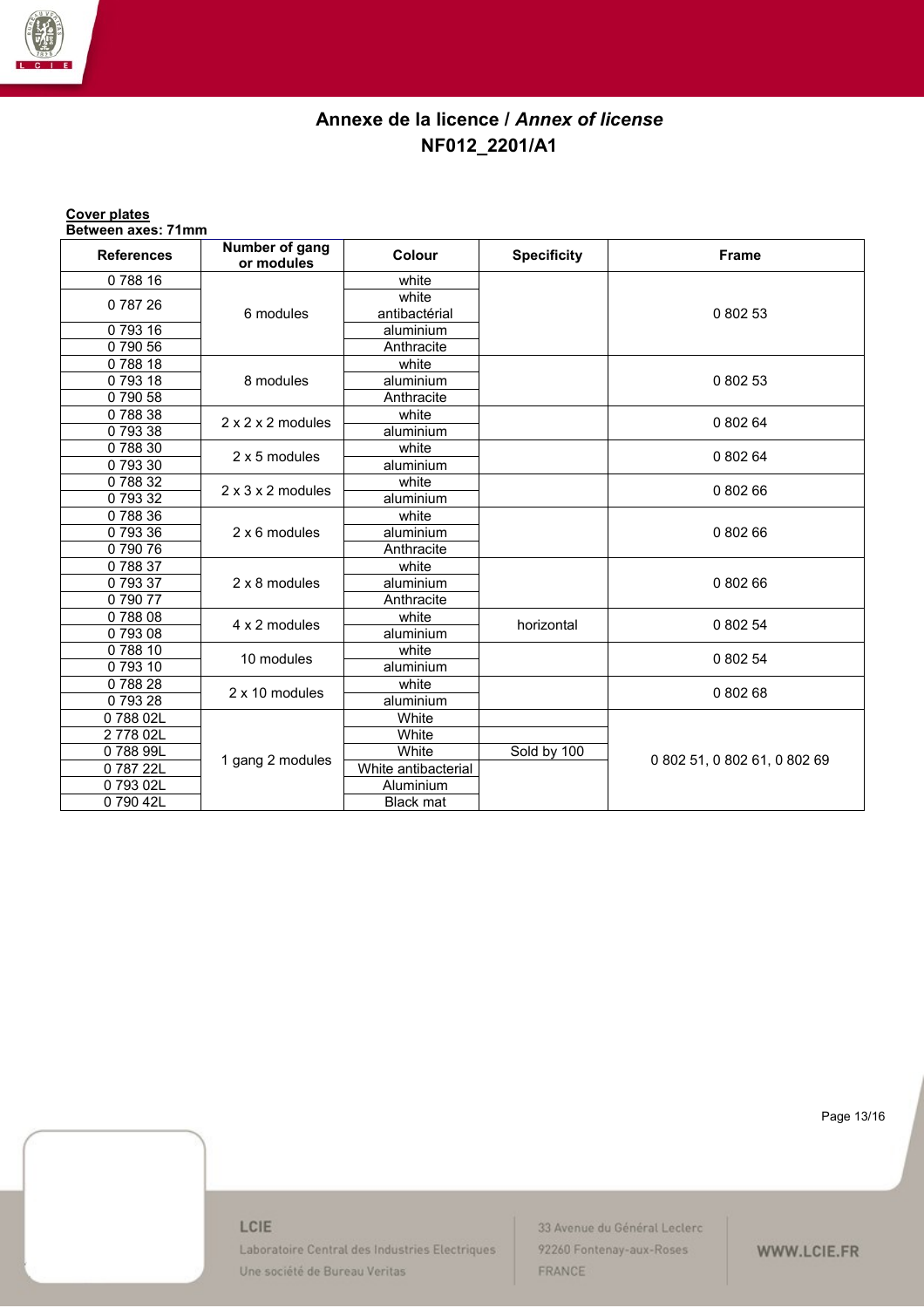

#### **Cover plates Between axes: 71mm**

| <b>References</b> | Number of gang or<br>modules  | Colour              | <b>Specificity</b> | <b>Frame</b>       |
|-------------------|-------------------------------|---------------------|--------------------|--------------------|
| 078803L           |                               | White               |                    |                    |
| 079303L           | 3 modules                     | Aluminium           |                    | 0 802 59           |
| 078804L           |                               | White               |                    |                    |
| 277804L           |                               | White               |                    |                    |
| 078725L           | 2 x 2 modules                 | White antibacterial | horizontal         | 0 802 52, 0 802 58 |
| 079304L           |                               | Aluminium           |                    |                    |
| 079044L           |                               | <b>Black mat</b>    |                    |                    |
| 078822L           |                               | White               |                    |                    |
| 2778 22L          |                               | White               |                    |                    |
| 078723L           | 2 x 2 modules                 | White antibacterial | vertical           | 0 802 52, 0 802 57 |
| 079322L           |                               | Aluminium           |                    |                    |
| 079062L           |                               | <b>Black mat</b>    |                    |                    |
| 078814L           |                               | White               |                    |                    |
| 2778 14L          |                               | White               |                    |                    |
| 078724L           | 4 modules                     | White antibacterial | horizontal         | 0 802 52, 0 802 58 |
| 079314L           |                               | Aluminium           |                    |                    |
| 079054L           |                               | <b>Black mat</b>    |                    |                    |
| 078825L           |                               | White               |                    |                    |
| 079325L           | 5 modules                     | Aluminium           | vertical           | 0 802 52, 0 802 57 |
| 078815L           |                               | White               |                    |                    |
| 079315L           | 5 modules                     | Aluminium           | horizontal         | 0 802 52, 0 802 58 |
| 078806L           |                               | White               |                    |                    |
| 2778 06L          |                               | White               |                    |                    |
| 079306L           | 3 x 2 modules                 | Aluminium           | horizontal         | 0 802 53           |
| 079046L           |                               | <b>Black mat</b>    |                    |                    |
| 078823L           | 3 x 2 modules                 | White               |                    |                    |
| 079323L           |                               | Aluminium           | vertical           | 0 802 53           |
| 078816L           |                               | White               |                    |                    |
| 2778 16L          |                               | White               |                    |                    |
| 078726L           | 6 modules                     | White antibacterial |                    | 0 802 53           |
| 079316L           |                               | Aluminium           |                    |                    |
| 079056L           |                               | <b>Black mat</b>    |                    |                    |
| 078818L           |                               | White               |                    |                    |
| 079318L           | 8 modules                     | Aluminium           |                    | 0 802 53           |
| 079058L           |                               | <b>Black mat</b>    |                    |                    |
| 078838L           | $2 \times 2 \times 2$ modules | White               |                    |                    |
| 079338L           |                               | Aluminium           |                    | 0 802 64           |

Page 14/16

#### LCIE

Laboratoire Central des Industries Electriques Une société de Bureau Veritas

33 Avenue du Général Leclerc 92260 Fontenay-aux-Roses FRANCE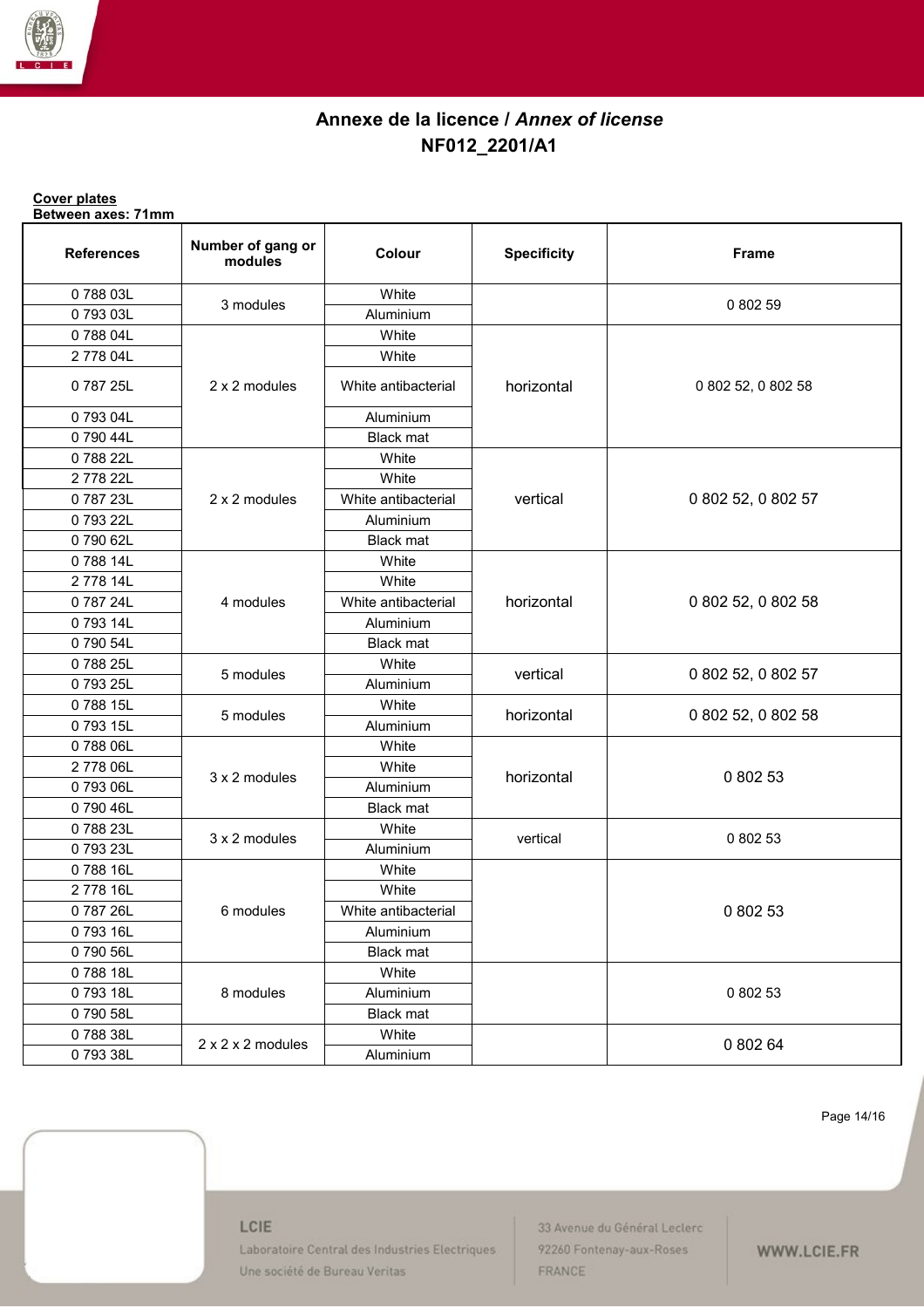

**Cover plates**

## **Annexe de la licence /** *Annex of license* **NF012\_2201/A1**

| Between axes: 71mm |                               |                  |                    |              |  |
|--------------------|-------------------------------|------------------|--------------------|--------------|--|
| <b>References</b>  | Number of gang or<br>modules  | <b>Colour</b>    | <b>Specificity</b> | <b>Frame</b> |  |
| 0 788 30L          |                               | White            |                    |              |  |
| 0 793 30L          | 2 x 5 modules                 | Aluminium        |                    | 0 802 64     |  |
| 0 788 32L          |                               | White            |                    |              |  |
| 0 793 32L          | $2 \times 3 \times 2$ modules | <b>Aluminium</b> |                    | 0 802 66     |  |
| 078836L            | 2 x 6 modules                 | White            |                    |              |  |
| 0 793 36L          |                               | <b>Aluminium</b> |                    | 0 802 66     |  |
| 0 790 76L          |                               | Black mat        |                    |              |  |
| 078837L            |                               | White            |                    |              |  |
| 079337L            | 2 x 8 modules                 | <b>Aluminium</b> |                    | 0 802 66     |  |
| 079077L            |                               | <b>Black mat</b> |                    |              |  |
| 078808L            | 4 x 2 modules                 | White            | horizontal         | 0 802 54     |  |
| 0 793 08L          |                               | <b>Aluminium</b> |                    |              |  |
| 078810L            | 10 modules                    | White            |                    |              |  |
| 079310L            |                               | Aluminium        |                    | 0 802 54     |  |
| 078828L            |                               | White            |                    | 0 802 68     |  |
| 079328L            | 2 x 10 modules                | Aluminium        |                    |              |  |

### **Between axes: 57mm**

| <b>References</b> | Number of<br>modules | Colour    | <b>Specificity</b> | <b>Frame</b>                    |
|-------------------|----------------------|-----------|--------------------|---------------------------------|
| 0 788 54          | 2 x 2 modules        | white     | vertical           | 0 802 51, 0 802 61              |
| 0 793 54          |                      | aluminium |                    |                                 |
| 0 788 64          | 2 x 2 modules        | white     |                    | 0 802 51, 0 802 61, 0 802 14    |
| 0 793 64          |                      | aluminium | horizontal         |                                 |
| 0 788 56          | 3 x 2 modules        | white     | vertical           | 0 802 51, 0 802 61              |
| 0 788 66          | 3 x 2 modules        | white     | horizontal         | 0 802 51, 0 802 61, 0 802 16    |
| 0 788 54L         | 2 x 2 modules        | White     | vertical           | 0 802 51, 0 802 61              |
| 0 793 54L         |                      | Aluminium |                    |                                 |
| 0 788 64L         | 2 x 2 modules        | White     | horizontal         | 0 802 51, 0 802 61,<br>0 802 14 |
| 0 793 64L         |                      | Aluminium |                    |                                 |
| 078856L           | 3 x 2 modules        | White     | vertical           | 0 802 51, 0 802 61              |
| 0 788 66L         | 3 x 2 modules        | White     | horizontal         | 0 802 51, 0 802 61,<br>0 802 16 |

Page 15/16

#### LCIE

Laboratoire Central des Industries Electriques Une société de Bureau Veritas

33 Avenue du Général Leclerc 92260 Fontenay-aux-Roses FRANCE